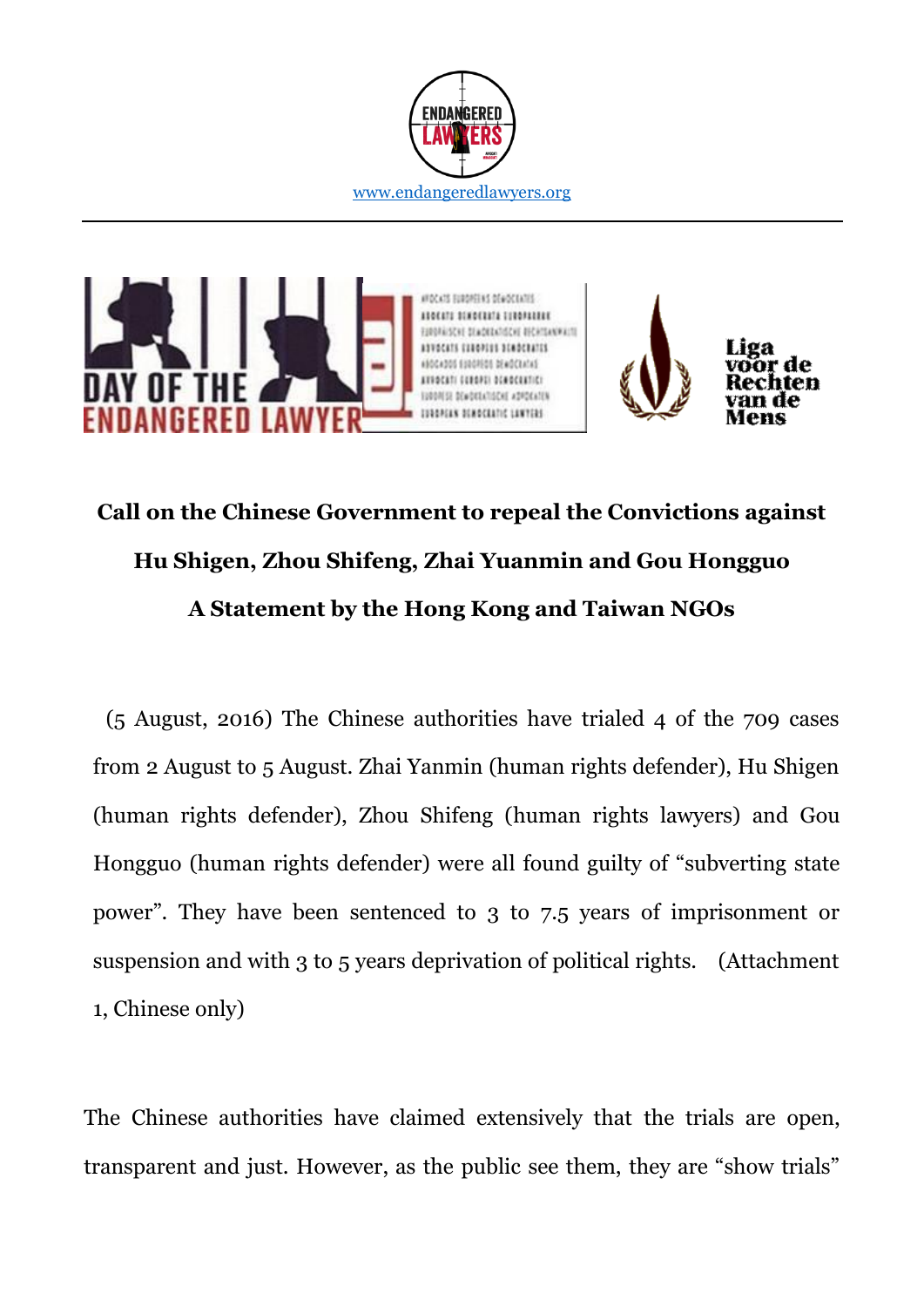

seriously violating the law and the human nature. They have infringed human rights and are full of lies. (Attachment 2)

"Subverting state power" is a grave and complex accusation, and the Chinese courts can have each one of the case completed, with trial, verdict and sentencing, all done within a matter of a few hours. It is also worth noting that the trials have been conducted basing largely on the confessions of the defendants who had been held incommunicado for over a year without a single chance to meet the lawyers of their own choosing.

Throughout the trials, none of the defendants had made any statement of defence. They all succumbed to the accusations of the prosecutors, and were ready to disclose the others. Without any exception, the defendants all praised and thanks the prosecutors, the collegial panels and the Party with rhetoric. They all promised not to appeal. Among the 48 attendants to the trials are members of the National People's Congress, the Political Consultative Conferences, legal practitioners, academics and journalists. What is ironic however was that while the courtrooms were fully packed, there was no trace of the family members or the self-appointment lawyers of the defendants. Any other members of the public intending to sit in the hearing as the law allows them was dispelled by officials.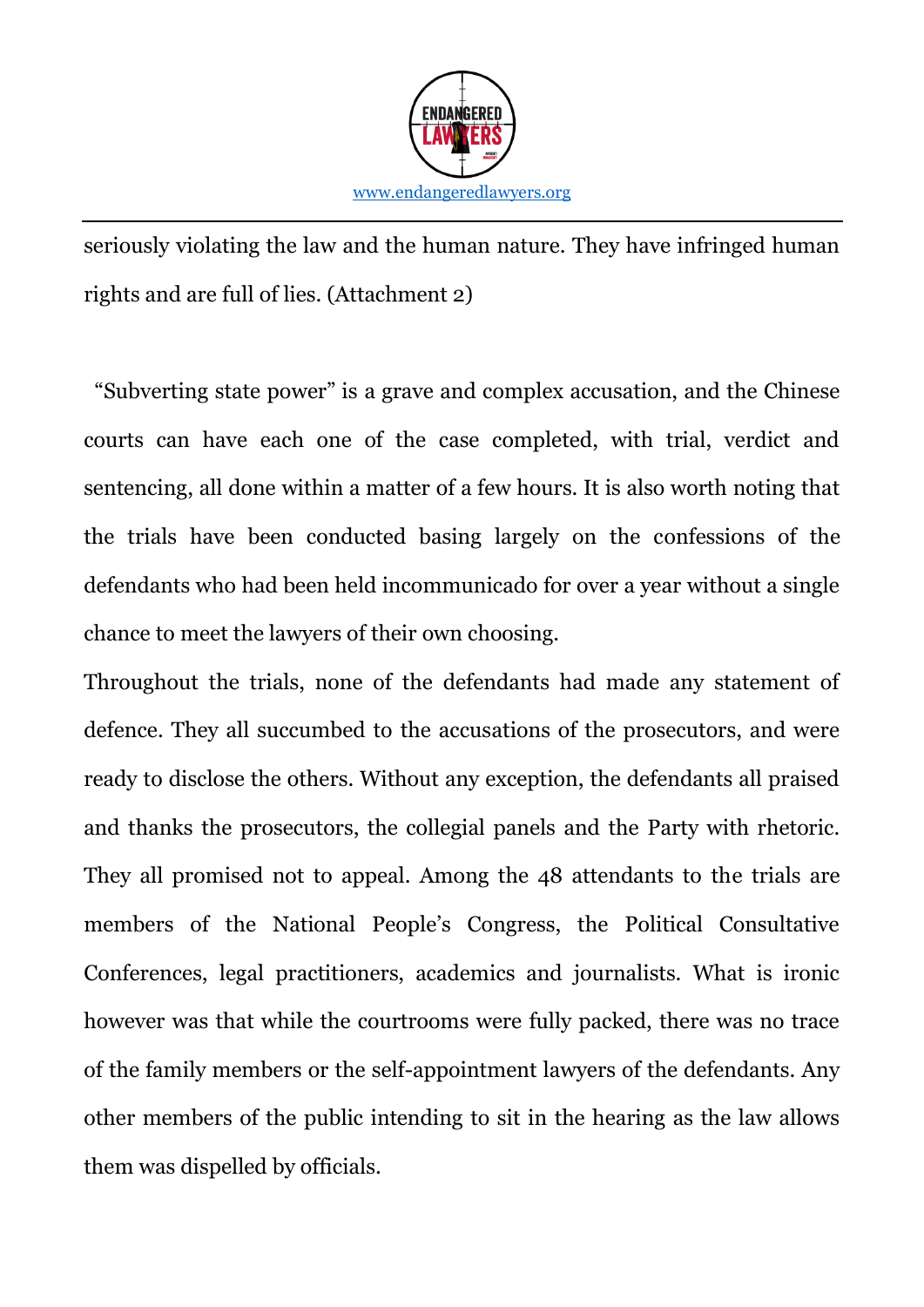

Outside the courtrooms, the Chinese authorities have concocted an unprecedented round of propaganda by manipulating the media both in and out of the country, including but not limited to slandering diplomats in China, family members of the defendants and the rights lawyers' community. There were also attacks on INGOs.

The so-called "criminal facts" used to accuse the defendants of "subverting state power" and "initiating color revolution" were feeble. "Evidence" listed included discussion in private meal gathering, partaking in workshops outside the country, enunciations and aspirations in pursuit of freedoms and democracy as well as the various calls for the Chinese courts to review cases of miscarriage of justice, to protect lawyers' right to access files.

Upon these observations, we

1. Strongly condemn the Chinese authorities in depriving the four individuals at stake their right to litigation. The ways their cases are handled have violated the Chinese Constitution, the PRC Criminal Procedure Law. These violations include but not limited to the following: right to meet with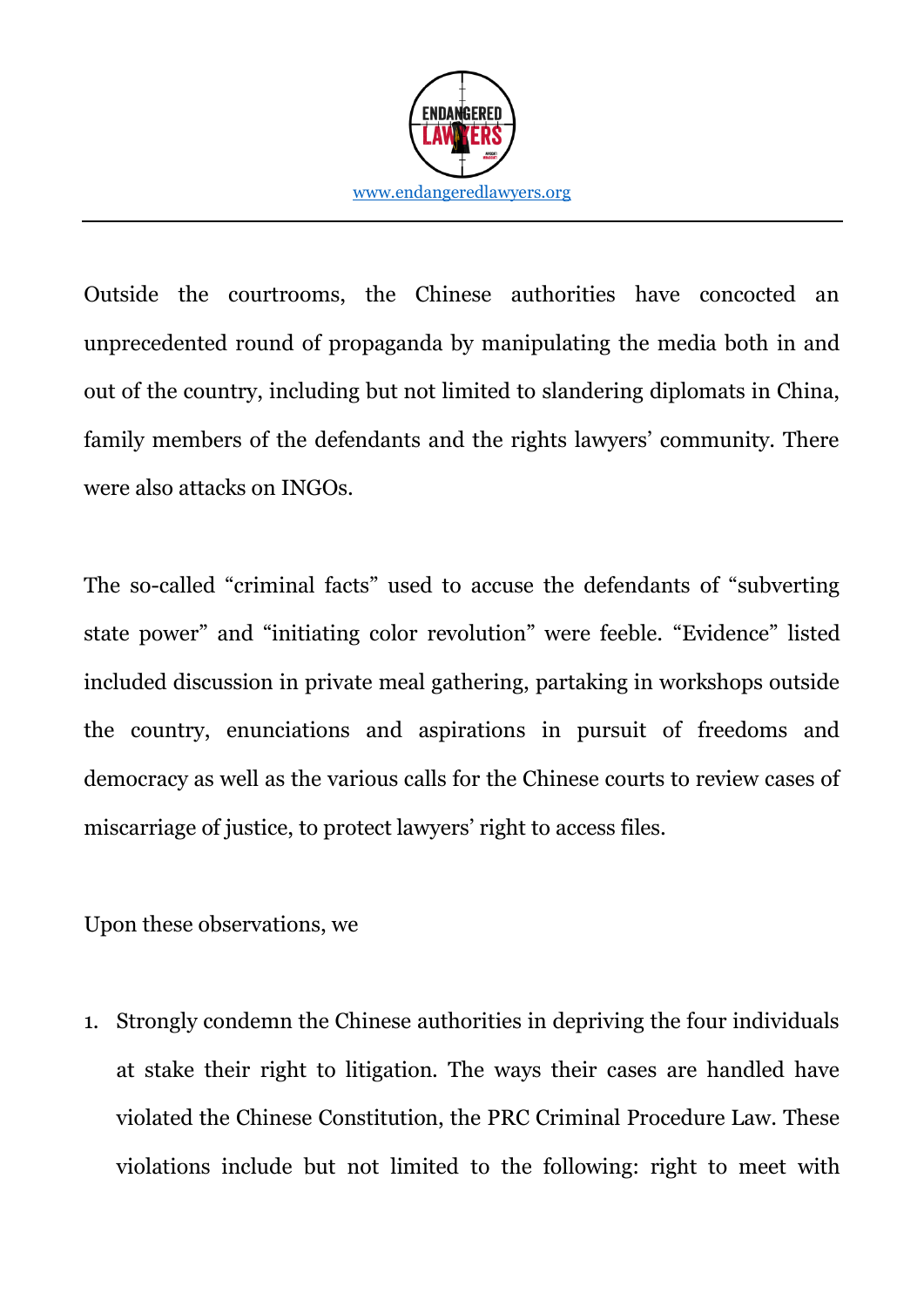

self-appointed lawyers, right to correspond in writing with family members and lawyers, right to legal consultation, right to be free from torture and inhuman treatments, right to be free from "self-incrimination" and media trials.

- 2. Strongly demand the Chinese authorities to immediately repeal all the verdicts and sentencing against the 4 individuals at stake. Inquiry should be made to hold the Public Security, Procuratorate and the Court at both central and local levels legally accountable for the malfeasances and power abuses incurred in the handling of the cases.
- 3. Strongly demand the Chinese authorities to stop its systematic suppression on the civil society in the country, endorse and protect the rights lawyers, rights defenders, religious practitioners for all their efforts in monitoring the Chinese government's "rule according to law", and in promoting rights and rule of law.
- 4. Strongly demand the Chinese authorities to ensure that all lawyers can perform their professional duties, and be free from any intimidation, blockage and or unwarranted interventions in their work. Lawyers should be ensured that any action they take basing on their professional code, principles and ethics should be free from any legal, administrative,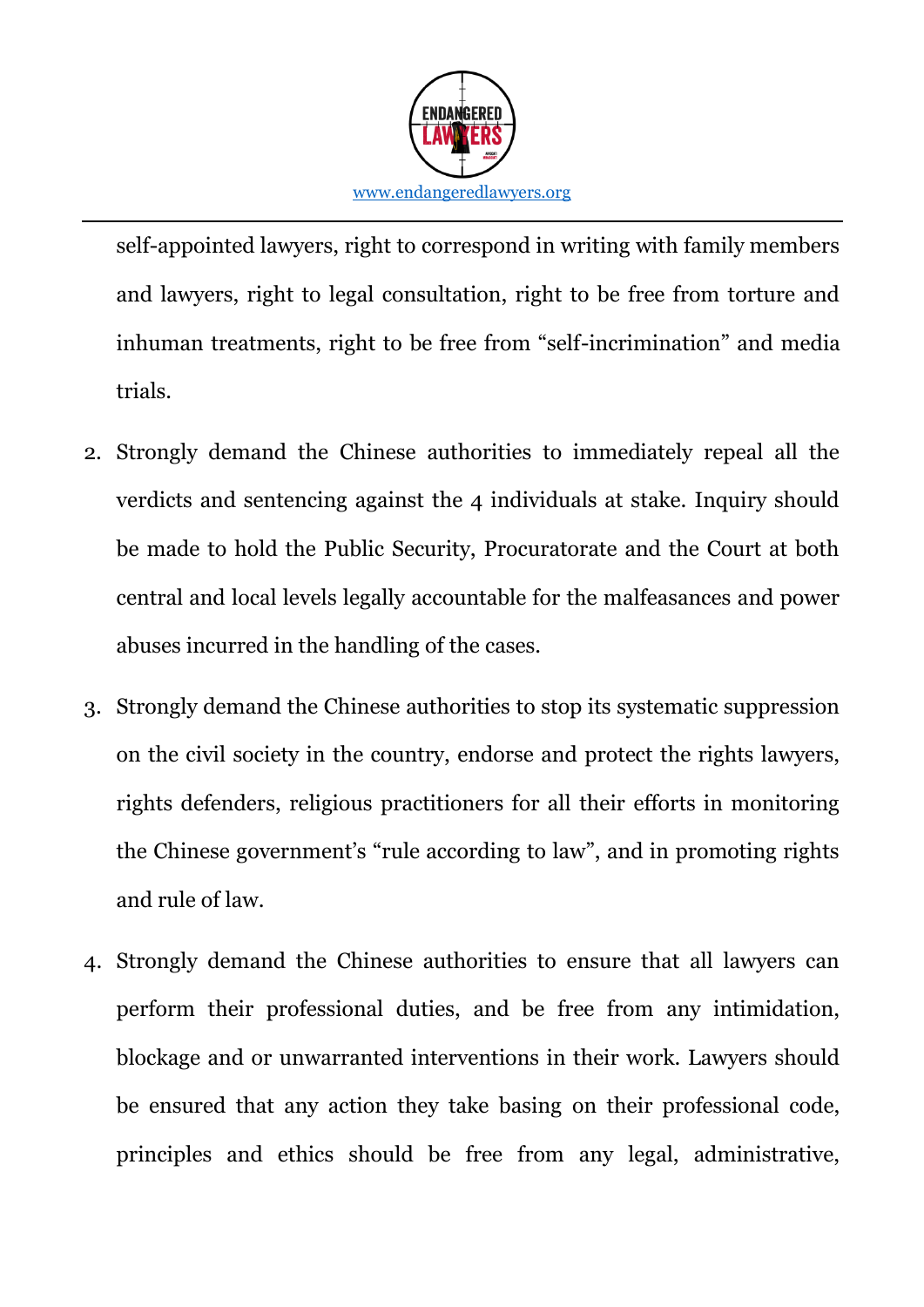

economic and or any other sanctions; or any threats and intimidations to these sanctions.

- 5. Strongly demand the Chinese authorities to respect role and identity as a member of the United Nations and a State Party to the many international human rights conventions; and be abide by the international legal obligations thereby incurred.
- 6. Strongly urge the international communities, including the governments, to call upon China to repeal all charges and sentencing against the rights lawyers and defenders, stop violating human rights and stop its suppression of the civil society before the G20 Summit.

# Initiating groups

- 1. China Human Rights Lawyers Concern Group (Hong Kong)
- 2. Taiwan Support China Human Rights Lawyers Network

Co-signatories (ongoing)

### Hong Kong

- 1. Progressive Lawyers Group (Hong Kong)
- 2. Hong Kong Alliance in Support of Patriotic Democratic Movements of China